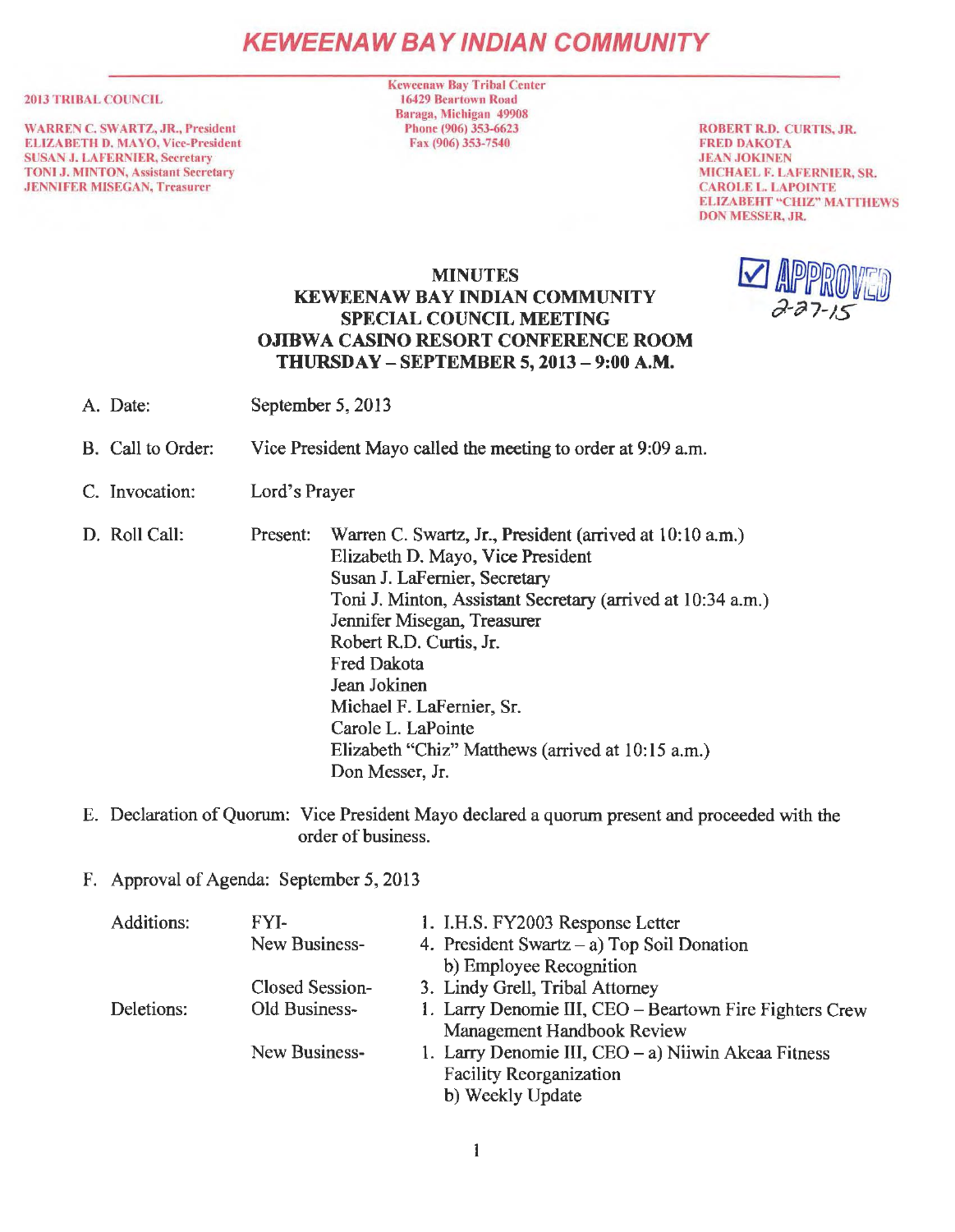MOTION MADE BY FRED DAKOTA TO APPROVE THE AGENDA WITH THE CHANGES. SUPPORTED BY JENNIFER MISEGAN. EIGHT IN FAVOR (Susan J. LaFernier, Jennifer Misegan, Robert R.D. Curtis, Jr., Fred Dakota, Jean Jokinen, Michael F. LaFernier, Sr., Carole L. LaPointe, Don Messer, Jr.), OPPOSED - 0, ABSTAINING - O, THREE ABSENT (Warren C. Swartz, Jr., Toni J. Minton, Elizabeth "Chiz" Matthews), MOTION CARRIED.

G. For Your Information:

- 1. I.H.S. Response Letters Contract Disputes Act Claims for Contract Support Costs from 2000, 2001, 2002 and FY2003
- 2. Executive Summary of a Mining Study on the economic impacts in the Western U.P. from FOLK (Friends of the Land of Keweenaw) prepared by Power Consulting, Inc.
- 3. Smithsonian National Museum of the American Indian Exhibition Opening in New York August 10, 2013 - June 15, 2014 "Before and After the Horizon: Anishinabe Artists of the Great Lakes"
- H. Approval of Meeting Minutes:
	- 1. September 20, 2012

MOTION MADE BY CAROLE L. LAPOINTE TO APPROVE THE SEPTEMBER 20, 2012 MEETING MINUTES. SUPPORTED BY FRED DAKOTA. SIX IN FAVOR (Susan J. LaFernier, Robert R.D. Curtis, Jr., Fred Dakota, Jean Jokinen, Michael F. LaFernier, Sr., Carole L. LaPointe), OPPOSED - O, TWO ABSTAINING (Jennifer Misegan, Don Messer, Jr.), THREE ABSENT (Warren C. Swartz, Jr., Toni J. Minton, Elizabeth "Chiz" Matthews), MOTION CARRIED.

2. September 25, 2012

MOTION MADE BY ROBERT R.D. CURTIS, JR. TO APPROVE THE SEPTEMBER 25, 2012 MEETING MINUTES. SUPPORTED BY FRED DAKOTA. FIVE IN FAVOR (Susan J. LaFernier, Robert R.D. Curtis, Jr., Fred Dakota, Jean Jokinen, Michael F. LaFernier, Sr.), OPPOSED - 0, THREE ABSTAINING (Jennifer Misegan, Carole L. LaPointe, Don Messer, Jr.), THREE ABSENT (Warren C. Swartz, Jr., Toni J. Minton, Elizabeth "Chiz" Matthews), MOTION CARRIED.

- I. Old Business:
	- 1. Debra Picciano, TERO Director Emergency Medical Technology (EMT) Program

The Council consensus is to put the EMT Program requests under the Vocational Loan Program. The Tribe will pay the loan if the Tribal Member completes the course.

- J. New Business:
	- 1. Jean Jokinen  $-$  Site Location for New Zeba Hall  $-$  maps were provided to the Council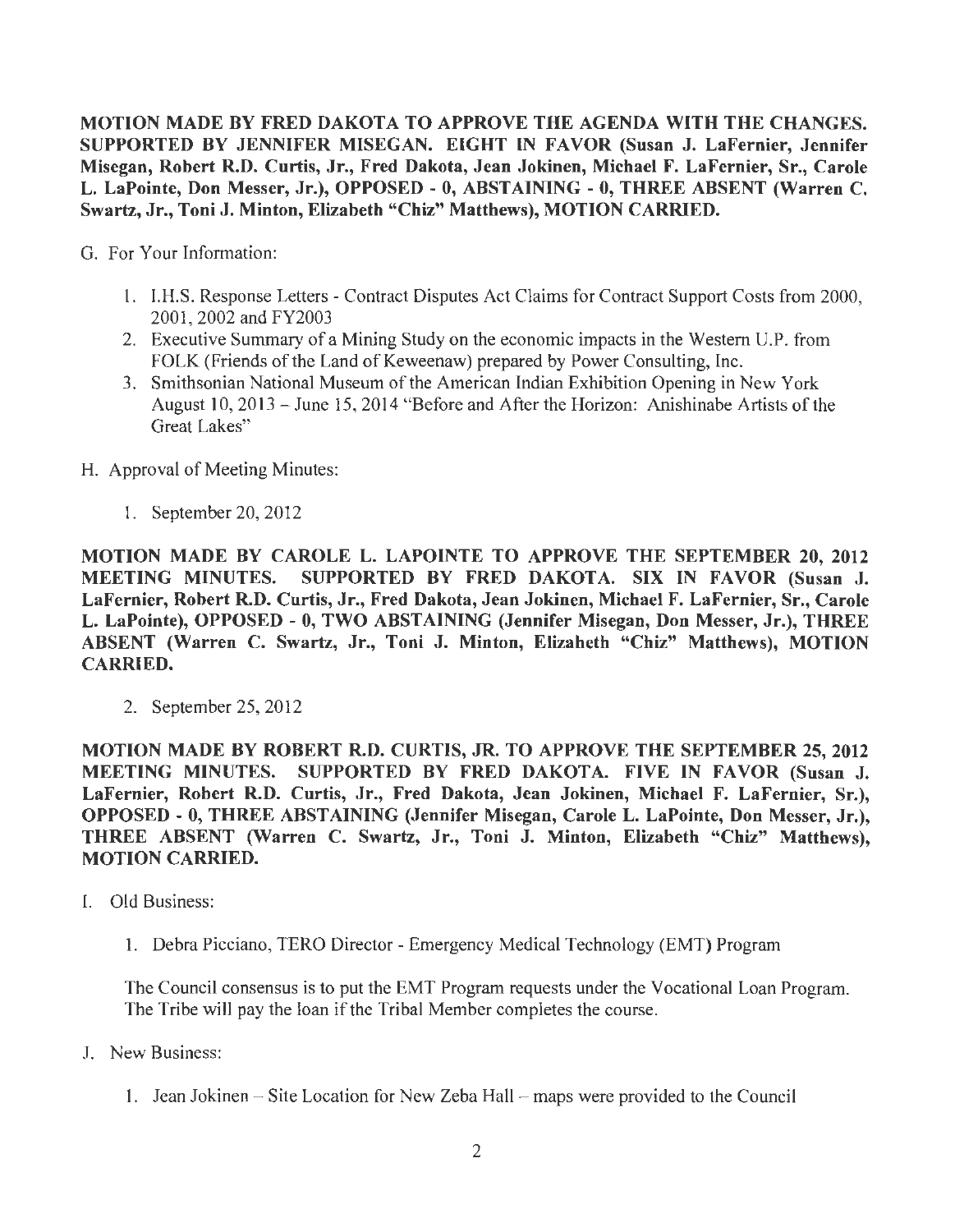The Council would like Gary Loonsfoot, Jr., Director of Cultural Resources, to investigate the site and speak to the elders regarding graves in that area.

## [Old Business]

2. Lindy Grell, Tribal Attorney - Tribal Attorney Position and Position Description

The Council will review the position and description and bring forward any suggestions or changes.

### [New Business]

2. Jason Ayres, Chairman, Committee for Alternative & Renewable Energy/Lindy Grell, Tribal Attorney/Gregg Nominelli, Economic Developer - MEDC (Michigan Economic Development Corporation) Grant Agreement to Install a Solar System at Commodity Foods

The Council will wait for MEDC's response to the language change in the agreement regarding sovereign immunity (in a court of competent jurisdiction).

- 3. Vice President Mayo KBIC Employee Recognition on September 25, 2013 at the Niiwin Akeaa Facility gymnasium  $11:00$  a.m.  $-1:00$  p.m. Council members will recognize those employees with 10-40 years of service.
- K. Closed Session:
	- 1. Jason Ayres, Realty Officer Curby Robillard Lease

MOTION MADE BY MICHAEL F. LAFERNIER, SR. TO GO INTO CLOSED SESSION AT 10:05 A.M. AND INCLUDE KBIC MEMBERS. SUPPORTED BY CAROLE L. LAPOINTE. THREE IN FAVOR (Susan J. LaFernier, Michael F. LaFernier, Sr., Carole L. LaPointe), FIVE OPPOSED (Jennifer Misegan, Robert R.D. Curtis, Jr., Fred Dakota, Jean Jokinen, Don Messer, Jr.), ABSTAINING - O, THREE ABSENT (Warren C. Swartz, Jr., Toni J. Minton, Elizabeth "Chiz" Matthews), MOTION DEFEATED.

Curby Robillard had permission (and a sub-lease) to live on the leased land for over twenty years from his Uncle John Robillard.

### President Swartz arrived at 10:10 a.m.

### Elizabeth Matthews arrived at 10:15 a.m.

Robert (Beaver) and Chris Voakes present.

They are requesting the Council not renew the Robillard land lease. They gave statements of Curby Robillard shooting at their property, cutting trees, and leaving nails in their driveway.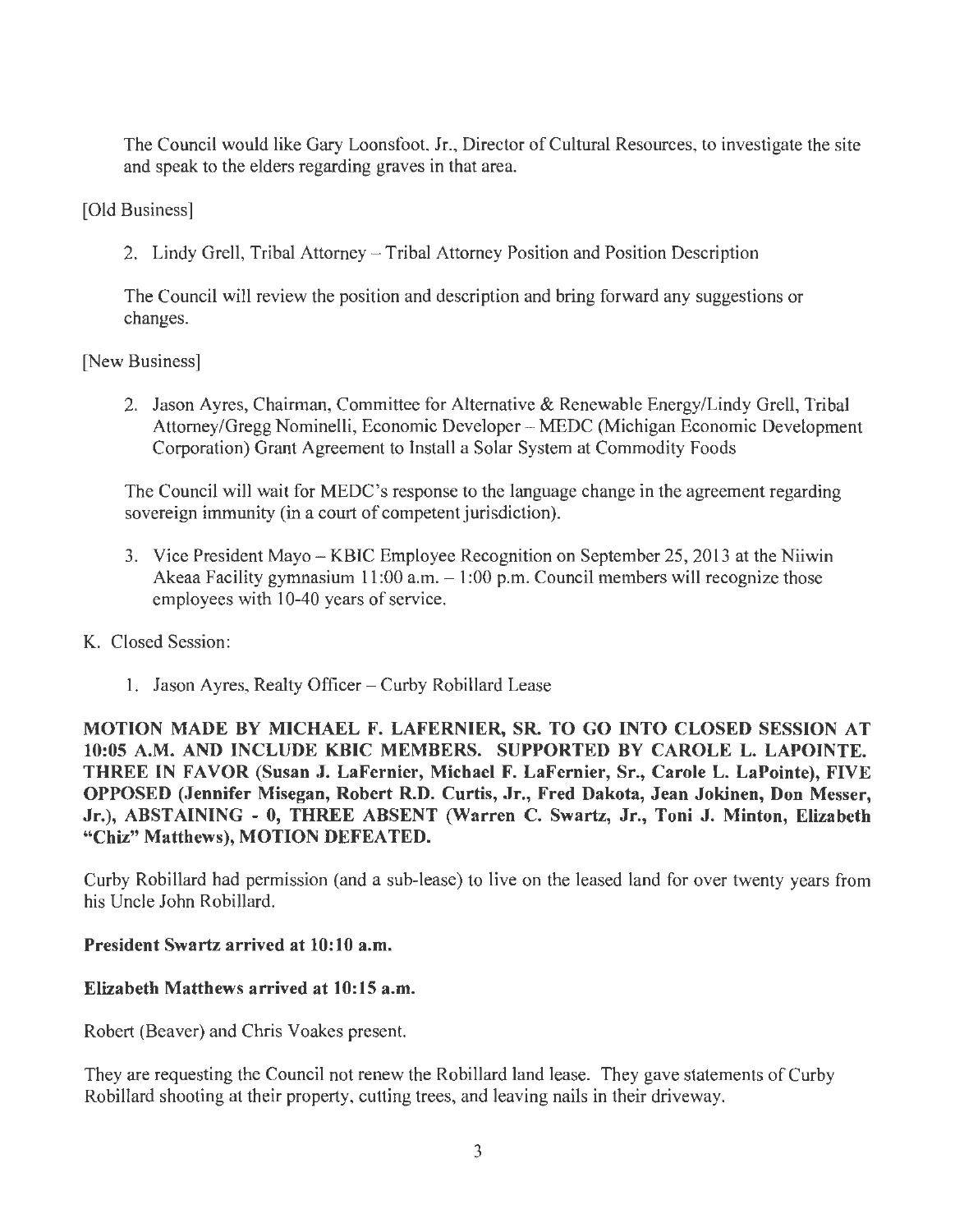Heather Chapman, Assistant Tribal Attorney, stated these acts are federal misdemeanors and Tribal Police can issue tickets to Mr. Robillard. She has more information for closed session.

#### Toni Minton arrived at 10:34 a.m.

The Council will schedule to meet with Curby Robillard on September 7, 2013.

2. President Swartz-BIA Response to Forestry Program Proposal which was denied for \$95,940.00. The amount approved was \$1,034.00

The Council consensus is to request additional funding from the Bureau and seek assistance from our political friends.

[Old Business]

3. President Swartz-Appellate Court Justice Appointment

MOTION MADE BY TONI J. MINTON TO APPROVE THE APPOINTMENT OF WILLIAM "BILL" JONDREAU TO THE APPELLATE COURT JUSTICE. SUPPORTED BY DON MESSER, JR. ALL IN FAVOR (Elizabeth D. Mayo, Susan J. LaFernier, Toni J. Minton, Jennifer Misegan, Robert R.D. Curtis, Jr., Fred Dakota, Jean Jokinen, Michael F. LaFernier, Sr., Carole L. LaPointe, Elizabeth "Chiz" Matthews, Don Messer, Jr.), OPPOSED - 0, ABSTAINING - O, ABSENT - 0, MOTION CARRIED.

[New Business]

4. President Swartz - Top Soil Donation for the L'Anse Sports Complex. The soil is located at the Haataja Truckin' site per Bruce LaPointe and is screened.

MOTION MADE BY ELIZABETH D. MAYO TO APPROVE THE TOP SOIL DONATION REQUEST FOR THE L'ANSE SPORTS COMPLEX. SUPPORTED BY SUSAN J. LAFERNIER. ALL IN FAVOR (Elizabeth D. Mayo, Susan J. LaFernier, Toni J. Minton, Jennifer Misegan, Robert R.D. Curtis, Jr., Fred Dakota, Jean Jokinen, Michael F. LaFernier, Sr., Carole L. LaPointe, Elizabeth "Chiz" Matthews, Don Messer, Jr.), OPPOSED - 0, ABSTAINING - 0, ABSENT - 0, MOTION CARRIED.

President Swartz added to the agenda a request for a boat license from John Paul Decota.

MOTION MADE BY FRED DAKOTA TO APPROVE THE REQUEST OF JOHN PAUL DECOTA FOR A BIG BOAT LICENSE AND TO PRO-RATE. SUPPORTED BY MICHAEL F. LAFERNIER, SR. ALL IN FAVOR (Elizabeth D. Mayo, Susan J. LaFernier, Toni J. Minton, Jennifer Misegan, Robert R.D. Curtis, Jr., Fred Dakota, Jean Jokinen, Michael F. LaFernier, Sr., Carole L. LaPointe, Elizabeth "Chiz" Matthews, Don Messer, Jr.), OPPOSED - 0, ABSTAINING - 0, ABSENT - 0, MOTION CARRIED.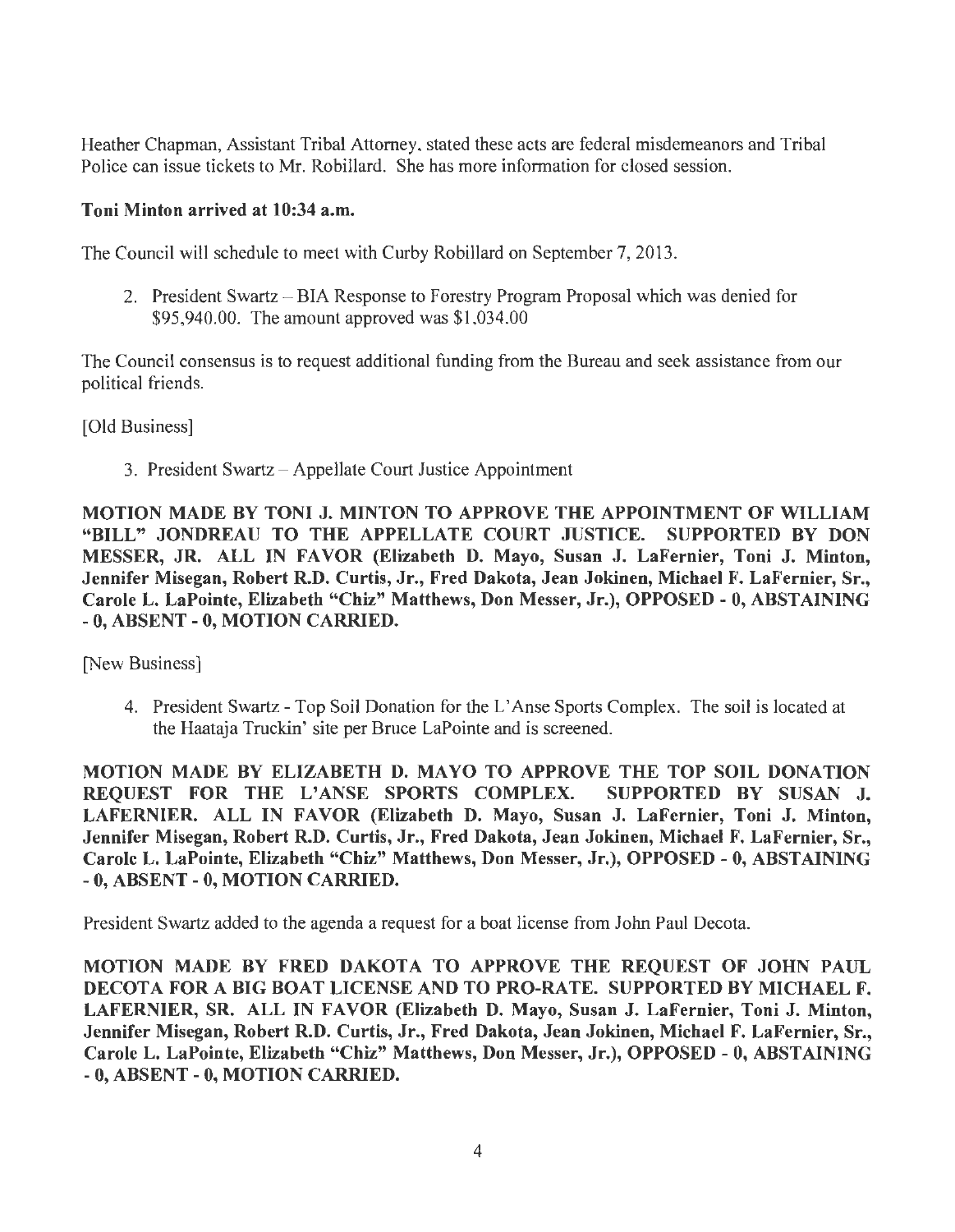[Closed Session]

- 3. Heather Chapman/Lindy Grell, Tribal Attorney Office Update on I.H.S. Claims for 2000- 2003
- 4. Summer Youth Termination Hearing Case #002-13 and Case #003-13

MOTION MADE BY JENNIFER MISEGAN TO GO INTO CLOSED SESSION AT 11:10 A.M. SUPPORTED BY MICHAEL F. LAFERNIER, SR. SEVEN IN FAVOR (Susan J. LaFernier, Toni J. Minton, Jennifer Misegan, Robert R.D. Curtis, Jr., Michael F. LaFernier, Sr., Carole L. LaPointe, Elizabeth "Chiz" Matthews), FOUR OPPOSED (Elizabeth D. Mayo, Fred Dakota, Jean Jokinen, Don Messer, Jr.), ABSTAINING - O, ABSENT - 0, MOTION CARRIED.

Break: 11:11 -11:21 a.m.

Lunch:  $12:01 - 1:02$  p.m.

MOTION MADE BY FRED DAKOTA TO GO INTO OPEN SESSION AT 2:19 P.M. SUPPORTED BY MICHAEL F. LAFERNIER, SR. ALL IN FAVOR (Elizabeth D. Mayo, Susan J. LaFernier, Toni J. Minton, Jennifer Misegan, Robert R.D. Curtis, Jr., Fred Dakota, Jean Jokinen, Michael F. LaFernier, Sr., Carole L. LaPointe, Elizabeth "Chiz" Matthews, Don Messer, Jr.), OPPOSED - 0, ABSTAINING - O, ABSENT - 0, MOTION CARRIED.

L. Adjournment:

MOTION MADE BY FRED DAKOTA TO ADJOURN AT 2:20 P.M. SUPPORTED BY MICHAEL F. LAFERNIER, SR. ALL IN FAVOR (Elizabeth D. Mayo, Susan J. LaFernier, Toni J. Minton, Jennifer Misegan, Robert R.D. Curtis, Jr., Fred Dakota, Jean Jokinen, Michael F. LaFernier, Sr., Carole L. LaPointe, Elizabeth "Chiz" Matthews, Don Messer, Jr.), OPPOSED - 0, ABSTAINING - 0, ABSENT - 0, MOTION CARRIED.

Respectfully submitted,

 $p_{\rm F}$  doen foot

Peggy Loonsfoot Administrative Specialist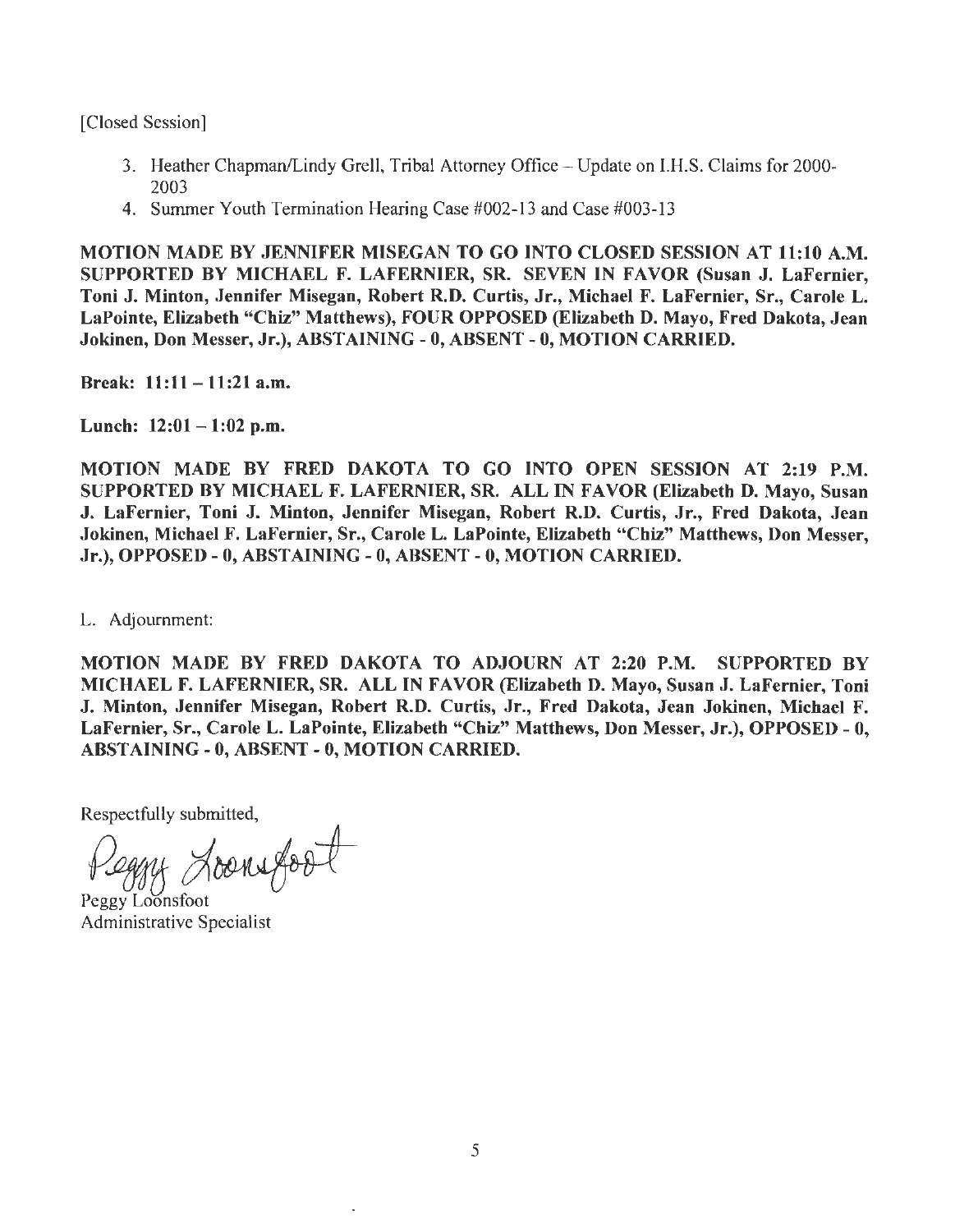#### AGENDA KEWEENAW BAY INDIAN COMMUNITY SPECIAL COUNCIL MEETING OJIBWA CASINO RESORT CONFERENCE ROOM THURSDAY - SEPTEMBER 5, 2013 - 9:00 A.M.

- A. Date: September *5,* 2013
- B. Call to Order:
- C. Invocation: Lord's Prayer
- D. Roll Call:
- \_Warren C. Swartz, Jr., President
	- \_Elizabeth D. Mayo, Vice President
- \_Susan J. LaFernier, Secretary
- \_Toni J. Minton, Assistant Secretary
- \_Jennifer Misegan, Treasurer
- \_Robert R.D. Curtis, Jr.
- Fred Dakota
- Jean Jokinen
- \_Michael F. LaFernier, Sr.
- Carole L. LaPointe
- \_ Elizabeth "Chiz" Matthews
- Don Messer, Jr.
- E. Declaration of Quorum:
- F. Approval of Agenda: September *5,* 2013
- G. For Your Information:
	- 1. l.H.S. Response Letters Contract Disputes Act Claims for Contract Support Costs from 2000- 2002
	- 2. Executive Summary of Mining Study in the Western U.P.
	- 3. Smithsonian National Museum of the American Indian Exhibition Opening in New York August 10, 2013 -June 15, 2014
- H. Approval of Meeting Minutes:
	- 1. September 20, 2012
	- 2. September 25, 2012
- I. Old Business:
	- 1. Larry Denomie III, CEO Beartown Fire Fighters Crew Management Handbook Review
	- 2. Debra Picciano, TERO Director Emergency Medical Technology {EMT) Program